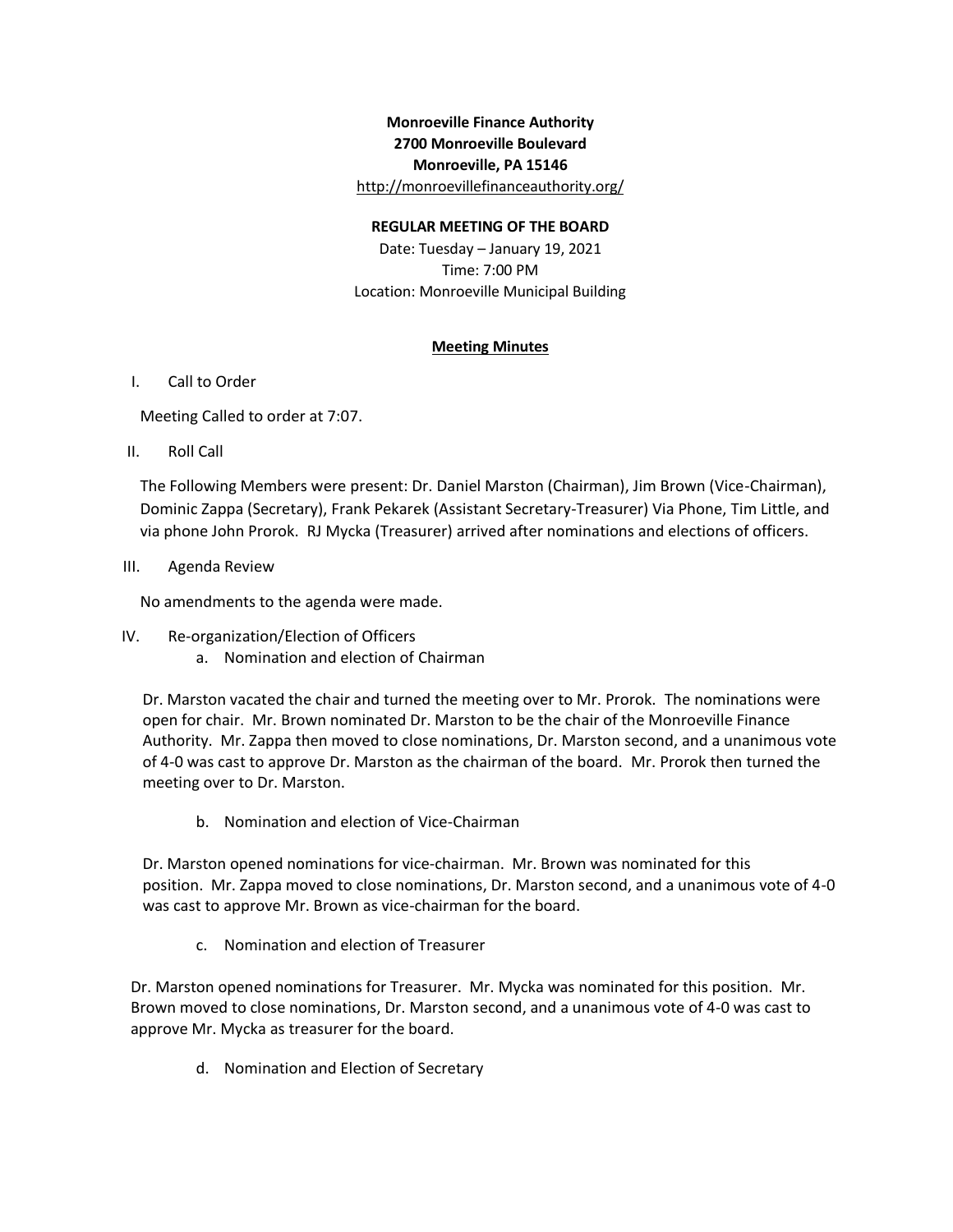Dr. Marston opened nominations for Secretary. Mr. Zappa was nominated for this position. Mr. Brown moved to close nominations, Mr. Zappa second, and a unanimous vote of 4-0 was cast to approve Mr. Zappa as secretary for the board.

e. Nomination and election of Assistant Secretary-Treasurer

Dr. Marston opened nominations for Secretary. Mr. Pekarek was nominated for this position. Dr. Marston moved to close nominations, Mr. Zappa second, and a unanimous vote of 4-0 was cast to approve Mr. Pekarek as assistant secretary-treasurer for the board.

Mr. Pekarek brought up that his term expires at the end of the year. Dr. Marston found out that if there is no one to replace a member, that member can continue to serve until another person is found to fill that position.

f. Designation of Right-to-know (RTK) Officer

Mr. Brown moved to have the secretary position also be the right-to-know officer. Dr. Marston second and a unanimous vote of 4-0 was cast in favor.

V. Public Comments on Agenda Items

There were no members of the general public present.

VI. Approval of minutes of the previous meeting held October 20, 2020

There is one correction to the minutes. Mr. Pekarek's name in section V. was misspelled and needs corrected. The minutes from the meeting held on October 20, 2020 were approved by a unanimous vote of 5-0. Motion for approval was made by Mr. Zappa and seconded by Mr. Pekarek.

- VII. Solicitor's Report
	- a. Only activity was to advertise the 2021 meeting schedule.
- VIII. Old Business
	- a. None
- IX. New Business

The board considered the following invoices for payment. Mr. Brown motioned to approve all the invoices under a blanket motion. Mr. Zappa seconded. The motion passed by a unanimous vote (5- 0).

- a. Maiello, Brungo & Maiello invoice #96308 in the amount of \$435.00
- b. Redshift invoice #MFA-6296 in the amount of \$447.00
- c. Expense Reimbursement for Mr. Mycka of \$11.00
- X. Treasurer's Report
	- a. Huntington Bank account balance as of December 31, 2020 is \$9,916.38

Mr. Mycka's records match the bank accounts records. Huntington did not send a statement for December because no checks cleared in that period. The statement is only sent out when there is activity.